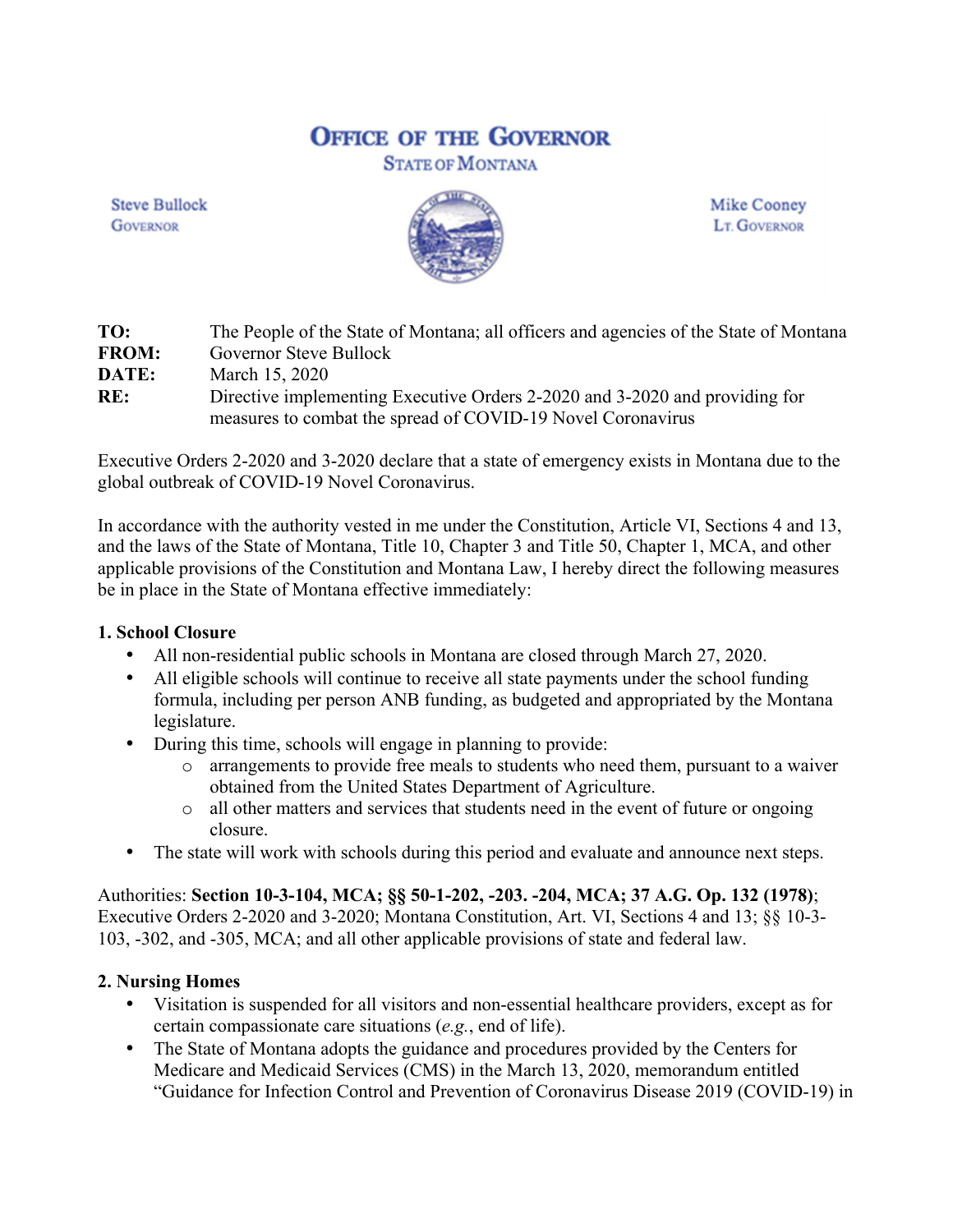Nursing Homes *(REVISED)*" accessible at https://www.cms.gov/files/document/qso-20-14 nh-revised.pdf and provided with this Directive. This specifically includes the "Additional Guidance" procedures provided on pages 3-4 (*e.g.*, cancellation of group activities and active screening of staff and residents).

- For essential visitation (*e.g.*, end of life) the following screening must occur:
	- o Signs or symptoms of a respiratory infection, such as fever, cough, shortness of breath, or sore throat.
	- o In the last 14 days, contact with someone with a confirmed diagnosis of COVID-19, under investigation for COVID-19, or ill with respiratory illness.
	- o International travel within the last 14 days to countries with sustained community transmission.
	- o Domestic travel in the last 14 days to areas with sustained community transmission.
	- o Residing in a community where community-based spread of COVID-19 is occurring.

Authorities: **Section 10-3-104, MCA**; Executive Orders 2-2020 and 3-2020; Montana Constitution, Art. VI, Sections 4 and 13; §§ 10-3-103, -302, and -305, MCA; §§ 50-1-202, -203. -204, MCA; and all other applicable provisions of state and federal law.

## **3. Public Guidance Regarding Social Distancing**

The Governor, in consultation with public health authorities, strongly recommends the following guidance:

- Limiting all gatherings, especially those gatherings of more than 50 people.
	- o Organizers should refrain from planning new gatherings and cancel existing gatherings.
	- o Individuals should refrain from attending.
- Persons age 60 or older should not participate in any gatherings, especially those gatherings of more than 20 people.
- Persons who are immunocompromised or with chronic health conditions should not participate in any gatherings, especially those over 20 people.
- Parents should avoid, if possible, placing children for childcare with grandparents, family members, friends, or providers over the age of 60 or immunocompromised persons.

# **4. Transportation**

- The limited waivers on motor carriers provided in the Federal Motor Carrier Safety Administration's (FMCSA) Emergency Declaration No. 2020-002 are adopted and in effect in Montana and run concurrent to the federal declaration and its limitations, which increases the legal weight limits by 10 percent for commercial vehicles to provide supplies to help support response to the emergency.
- The FMCSA declaration is accessible at: https://www.fmcsa.dot.gov/sites/fmcsa.dot.gov/files/2020- 03/FMCSA%20Emergency%20Declaration%203.13.20.pdf

Authorities: **Section 10-3-104, MCA**; § **61-10-111, MCA;** Executive Orders 2-2020 and 3-2020; Montana Constitution, Art. VI, Section 4; and all other applicable provisions of state and federal law.

# **5. National Guard Resources**